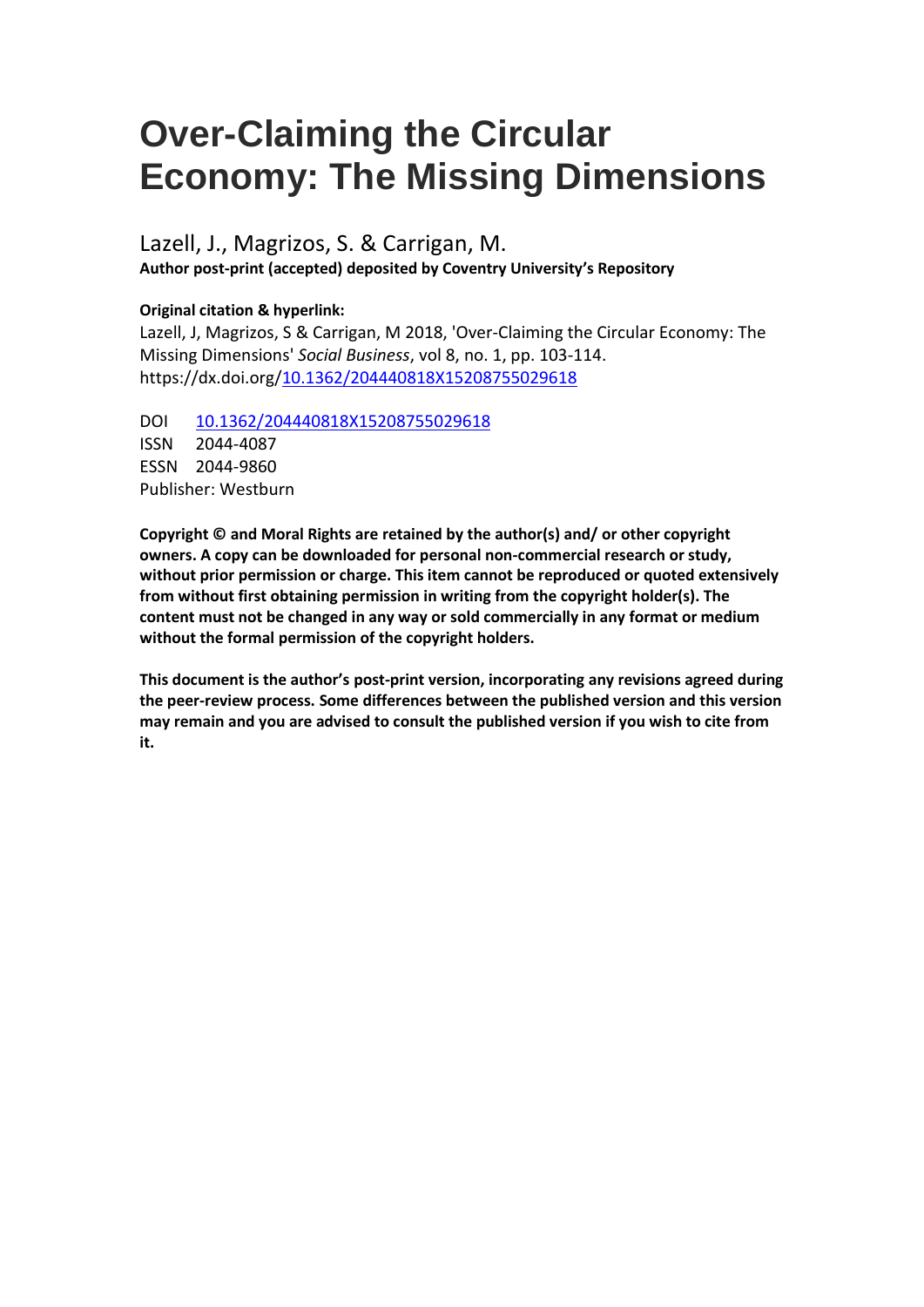#### Over-claiming the circular economy: The missing dimensions

By Jordon Lazell Dr. Solon Magrizos Prof. Marylyn Carrigan

# Journal: SOCIAL BUSINESS, 201X http://dx.doi.org/ ISSN2044-4087 print /ISSN2044-9860 online © Westburn Publishers Ltd.

Despite the well intentioned call of the 1983 Bruntland Commission to develop "long term environmental strategies for achieving sustainable development by the year 2000 and beyond" (WCED 1987, p.ix), since then the adoption of neo-liberal policies by most western governments has led to increased consumption and a failure to address critical concerns related to sustainability (Murray et al., 2015). Increasingly it is recognised that continuous growth does not lead to greater prosperity for all people, but can rather deliver greater social injustice, health problems, social tensions and ecological crises (Gibbs & O'Neill, 2016). Reliance on economistic logic, technological fixes, eco-innovations and environmental add-ons as sustainability solutions at the edges of business strategy is not delivering transformative change for individuals and society, nor significant competitive advantage and value for business (Geels, et al., 2015; Papadas, et al., 2017). Further, the dominant social paradigm (DSP) that structures society's beliefs and perceptions (Kilbourne et al., 1997) is often profoundly value laden, assumes hyper-consumption can deliver happiness, while relying on economic growth that can only be detrimental to the environment (Gollnhofer & Schouten, 2017). The DSP is also guilty of cynically manipulating consumers and contributing directly and indirectly to a range of social, economic and environmental problems (Carrigan & Bosangit, 2016) such as food waste (Lazell, 2016), depletion of scarce resources (Carrigan et al., 2017) and excess materialism (Moraes et al., 2010). This has led some to suggest a new approach to sustainability; that of the 'Circular Economy' which is being mooted as a pathway for companies – large or small – to engage with the challenges of sustainable business (EEA, 2016). This paper begins with an overview of the concept of the Circular Economy, discusses some of the tensions and limitations of this approach,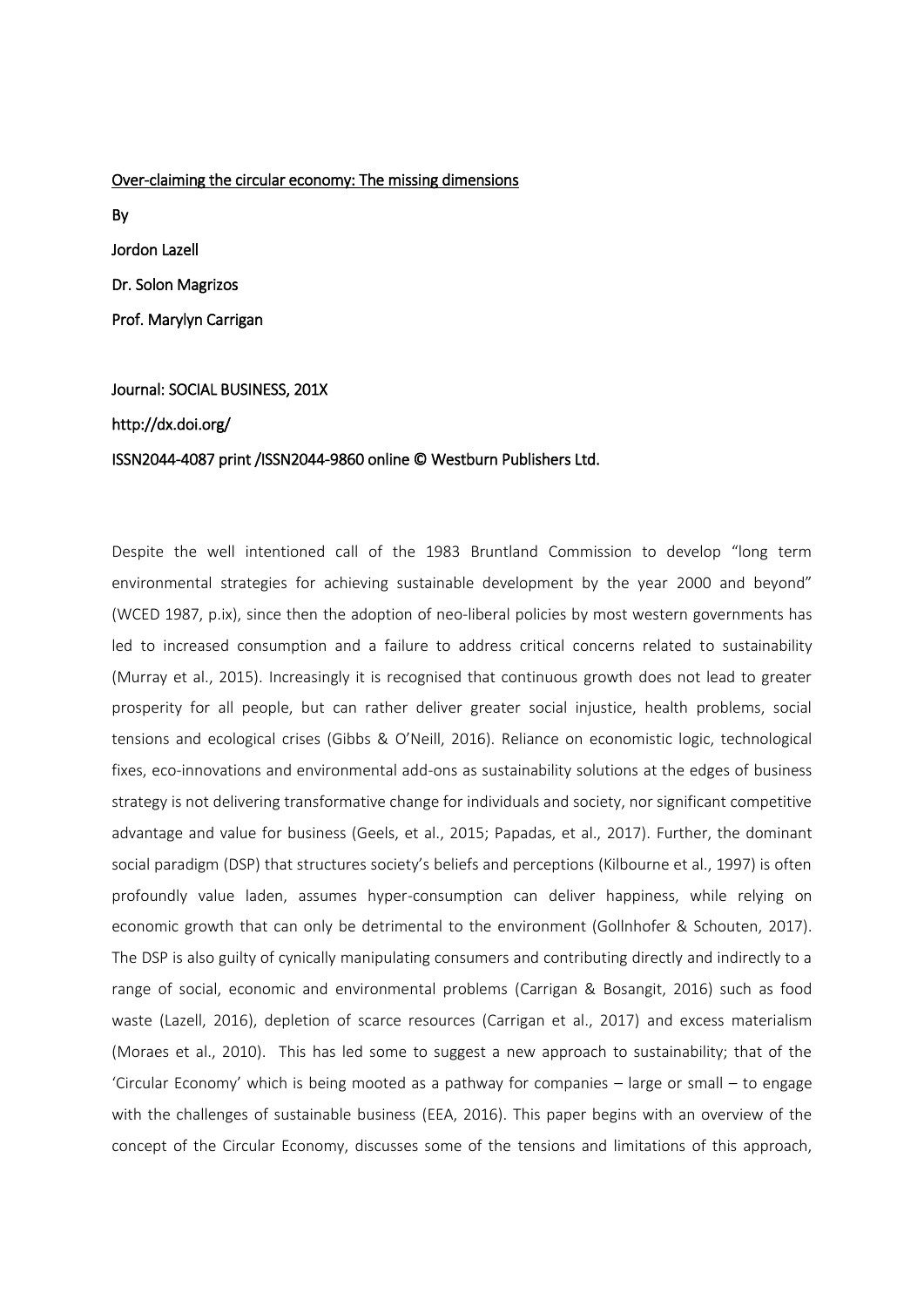particularly the more overlooked social aspects of circularity, and suggests some alternatives as exemplars of more ethical and socially inclusive approaches to the Circular Economy.

#### What is the Circular Economy?

Murray et al. (2015, p.377) define the circular economy as "an economic model wherein planning, resourcing, procurement, production and reprocessing are designed and managed, as both process and output, to maximize ecosystem functioning and human well-being". Whilst Haas et al. (2015) note the circular economy is a strategy for reducing the input of virgin materials and outputs by closing economic and ecological loops of resources flows, most often the circular economy is positioned in opposition to the linear economy, characterised by 'take-make-dispose' procedures. A linear economy takes natural resources and converts them in the production process that externalises waste. This process causes environmental degradation in two ways: the removal of natural capital from the earth, such as the unsustainable mining of strategic metals from the earth, and by the devaluing of natural capital through pollution and waste (Murray et al., 2015). This 'harm chain' operates at four stages of business: pre-production, production, consumption and post-consumption (Carrigan et al., 2013; Polonsky et al., 2003).

Since the 1960s critics have argued for limiting the use of resources and the unsustainable nature of production processes, and pushing for greater efficiency in terms of re-use and recycling materials and products (Meadows et al., 1972).The circularity argument suggests economic growth can be attained without any environmental destruction as long as attention is paid to resource use, and also places more emphasis upon servicing infrastructure such as repairing and extending the life of goods and buildings to prevent waste from redundant materials (Stahel, 1982). The term 'circular economy' was first coined in the 1990s by environmental economists David Pearce and R.Kerry Turner (1990). More contemporary understandings revolve around closed loops and the concept's practical application in industrial contexts. McDonough and Braungart's (2002) book '*Cradle to Cradle: remake the way we make things'* for example, shows how better design and usage of resources can benefit society. The regenerative aspects of the circular economy have emphasized thoughtful design and management of production processes where waste can be minimized and any loss of resources can be reintroduced and utilized (Genovese et al. 2017). Examples might include jewellery 'remodelling' using recycled or discarded metals and jewels (Carrigan et al., 2016) or coffee grounds turned into furniture or used to grow mushrooms (Ferreira, 2017).

#### Tensions within the circular economy debate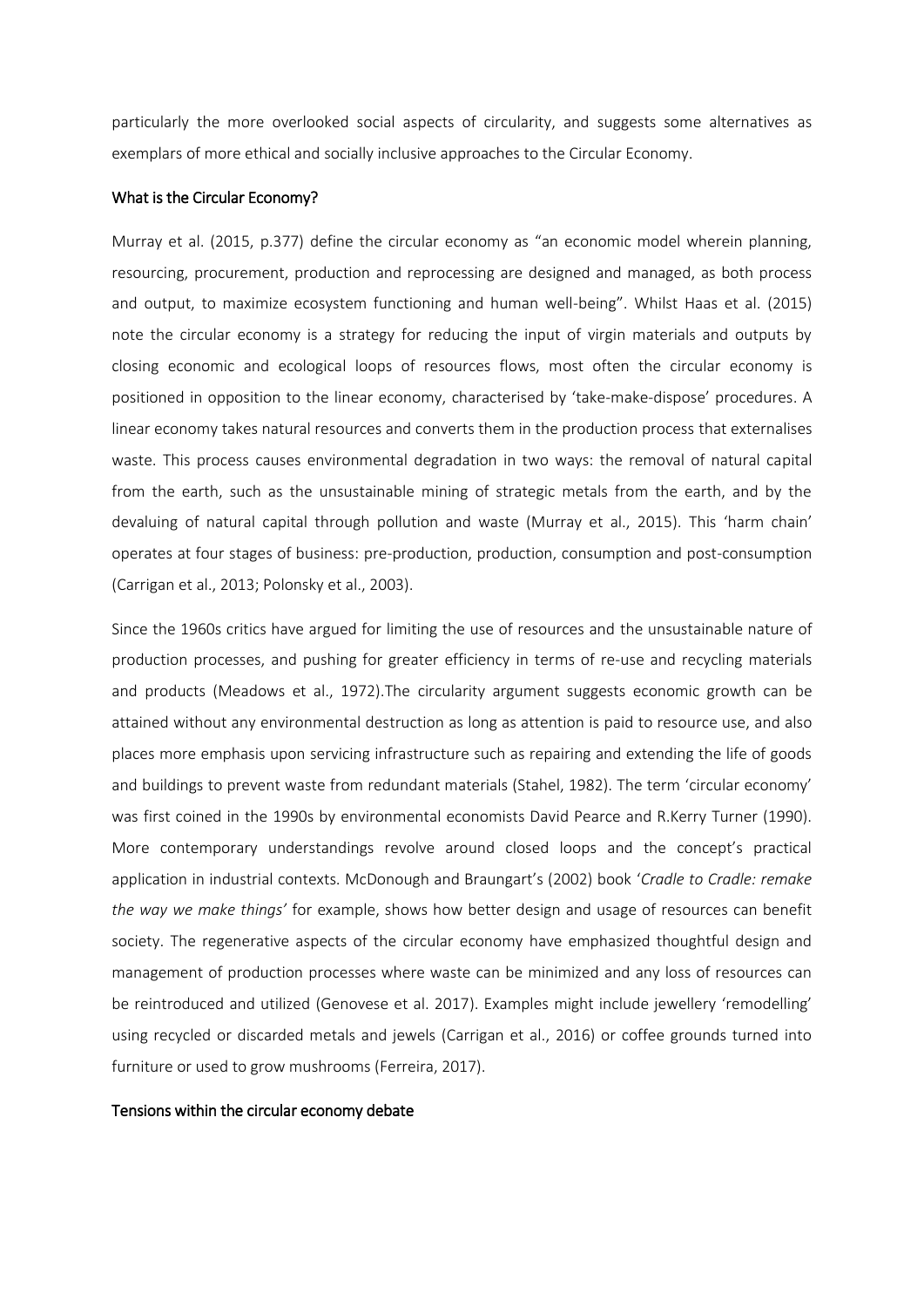While the circular economy offers a seductive proposition as "an improved and applied conceptualisation of sustainable business" there are tensions emerging, and as yet little formal academic debate within the business literature (Murray et al., 2015, p.370). These include confusion around terms such as circular and linear, oversimplification of the concepts, and most notably, the missing social dimension. The three pillars of sustainability – economic, environment and social explicitly state the social as a dimension that includes aspects such as social justice and human wellbeing (McEwan, et al. 2015), and yet the circular economy rarely mentions the social dimension, and human stakeholders are often absent from such narratives. Instead they mainly focus on relationships between the economy and the environment, facilitating a more sustainable future by clarifying ways to use resources more efficiently and associated processes (reducing and reusing waste and byproducts). The social implications and benefits of this are often overlooked, even though greater respect for and restoration of natural resources can be associated with improved wellbeing for local populations. For example, the efforts of the local community in St Ives, Cornwall to address peak tourism and fishing stock depletion by more mindful use of local, ethical produce, food waste reduction and recycling, seasonality and sustainable principles are driving disruptive social change and building social capital for common good (Carrigan et al., 2017). While circular actions aimed at ecological renewal and survival clearly benefit mankind, there is no engagement with the morality and ethics of the extent to which holistic changes may limit the natural systems (Murray et al., 2015). It is unclear for example how the circular economy deals with dilemmas such as meeting the needs of current and future generations whilst tackling global issues such as climate change that may limit development. Questions remain over how the concept has implications for equality of social opportunities and associated issues of gender, racial, religious and financial equality.

A further inconsistency within the circular economy debate is how its meaning is perceived among the public, academics and policy makers. There seems to be a conflicted and fragmented understanding of the term, and of how it relates or differs with similar concepts such as the Green Economy (Gibbs and O'Neill, 2016), sustainable development (Geels, 2015), the collaborative or the Sharing Economy (Belk, 2009). Sometimes the circular economy is solely focused on environmentally responsible production processes; alternatively it is used as an umbrella term containing a wider array of concepts and practices. This leads to a further problem with regard to the idealized nature of the circular economy, since it is more often celebrated than critically interrogated. The concept makes and stands for wide reaching changes to production and consumption activities and the exploitation of natural resources. Gregson et al. (2015, p.221) critically question circular economies noting that "whilst the circular economy continues to be recited as an ideal, the actuality of forging circular economies within the EU entails challenges borne of a conjuncture of politically created markets, material properties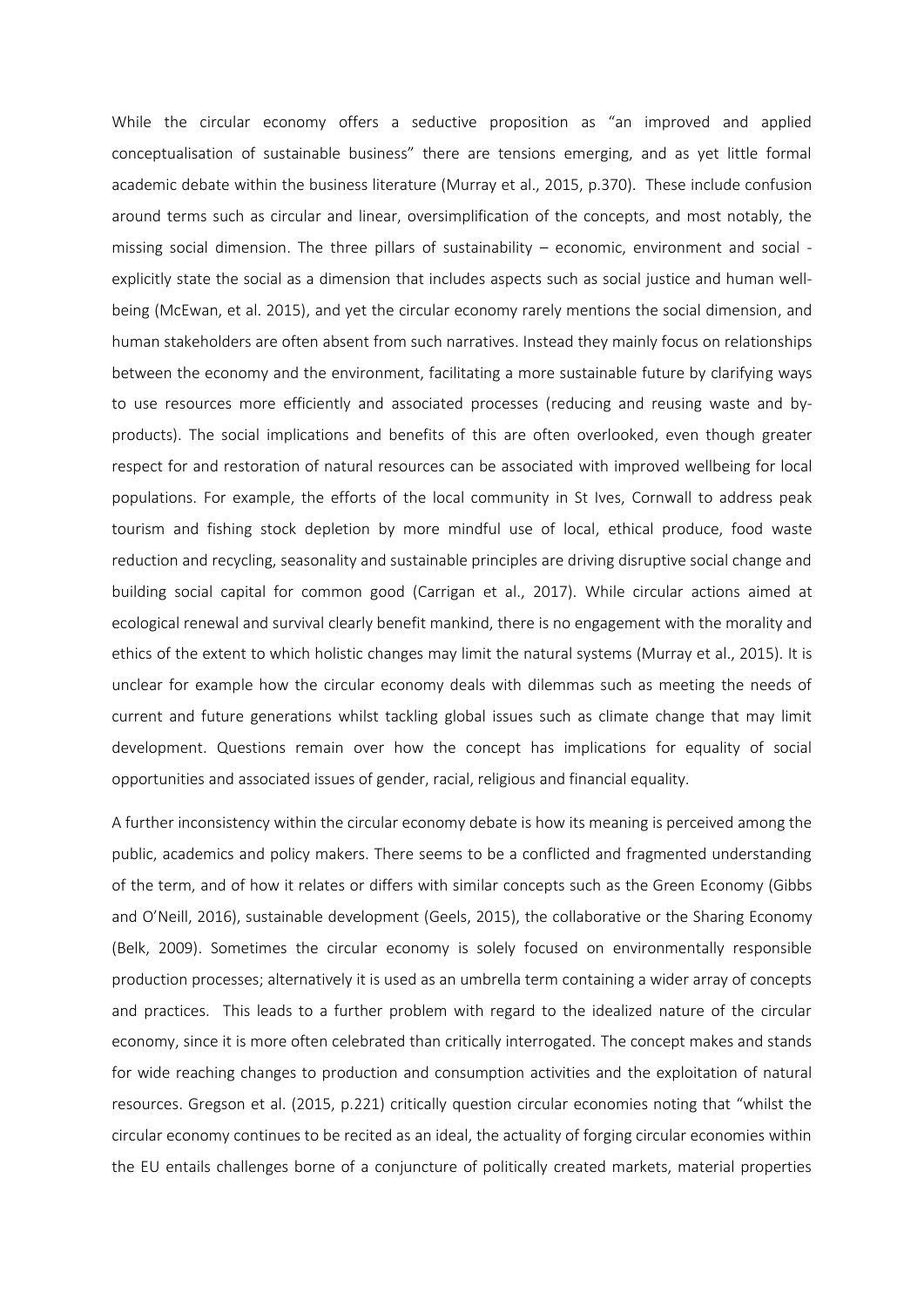and morally defined material circuits". Gregson et al.'s (2015) paper is unusual in that it compares the theoretical conceptualization of the circular economy to what is actually happening on the ground, arguing that its actual enactment is limited and fragile. Instead they suggest that most circular economic actions are actually global recycling networks where waste generates economic value by being re-circulated, such as the recycling of second hand and 'waste' gold (Carrigan et al., 2016).

Sociological investigation of the exchange and circulation of waste has shown how the circular economy has come to 'other' and divert attention away from such global recycling networks, separating the consumer from any thought of how materials are re-circulated in recycling markets (Bekin et al., 2007). Valenzuela and Böhm (2017) note Apple's recycling robot 'Liam' is one such example. Here the marketing of an automated recycling process not only places the circular economy as a solution to commodity fetishism and planned obsolescence; but attempts to remove any consumer guilt or responsibility from unnecessary purchases whilst also subjugating workers employed to repair, separate and recycle vast quantities of e-waste. A similar point is also made by Gregson et al. (2010, p.853) noting how objects at the end of their life "come apart, economically and physically, symbolically and socially" whereby the social plays an important part in the transience of an objects materiality.

In supressing the idea that surplus or excess materials are considered waste, the circular economy also supresses the disposable nature of consumption markets and the moral and ethical reality of those who base their livelihoods on ascertaining value from waste (Bekin et al., 2007). The current DSP ignores the social dynamics of how things become waste and how they impact upon people's lives through a process of renegotiation of the material. The circular economy therefore hides the social implications of the fact that waste is being generated faster than our ability to manage it (Hoornweg, et al., 2015), by refuting any required reduction in the throughput of products as well as the actual practicalities of material re-circulation markets. Gregson et al.'s (2010; 2015) work highlights the social dynamics of the circular economy describing a moral economy, since judgments are made on the merits of different circuits of materials and how they create new markets, thus there are right and wrong ways of re-circulating materials. The circular economy, like waste, has become a clarification system for how excess materials are generated and should be re-circulated. Plastic for example has become the 'skin of commerce' moving from a durable to disposal material; its disposability is permitted due to recycling discourses (Hawkins, 2017). Fleece manufacturers for example use recycled plastic bottles as a way to conserve and reduce waste, but emerging research indicates that the plastic might ultimately end up in the oceans anyway in the form of toxic microfibres (Messenger, 2016). More worrying is that breaking a plastic bottle into millions of fibrous pieces of plastic might prove to be worse than doing nothing at all. There are several accounts that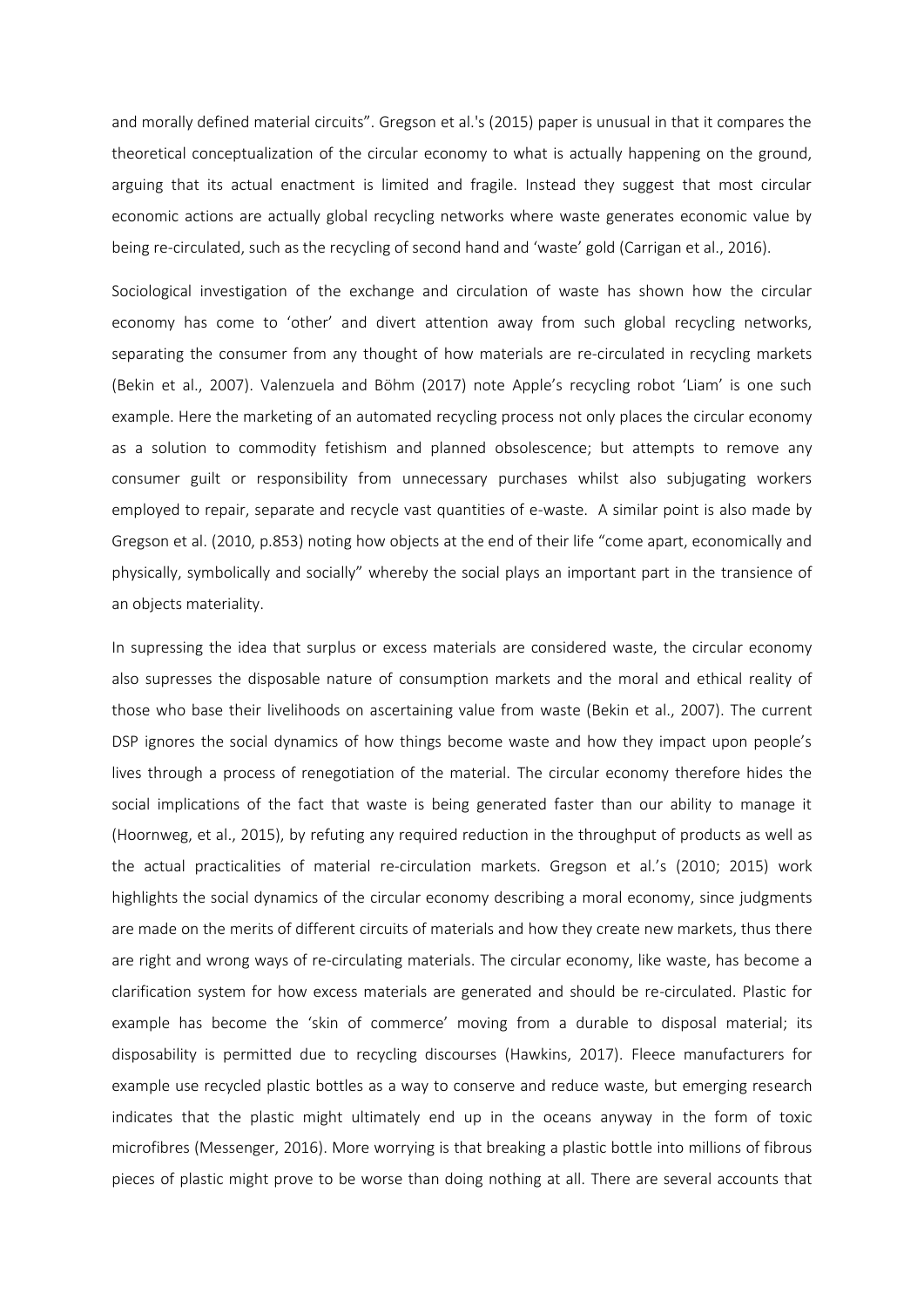question the environmental logic behind processes of recycling and re-use from the transportation of recyclable material across long distances via polluting vehicles (Bahers, 2017) to waste flows and sinks where the most valuable properties from discarded materials are extracted (Gabrys, 2009) and recycling material that does not fulfil its purpose, instead being burned or placed in landfill.

Gregson et al. (2015) also reflect on global recycling networks pointing out the difficulties of putting into place processes whereby discarded goods and materials can become tradable again between markets, such as the well documented problems of dealing with discarded clothing (Dukes et al., 2017) and 'wonky' vegetable mountains (Ruetgers, 2017). Implementing the waste hierarchy (i.e avoiding throughput by aiming to prevent waste before recycling and re-use) potentially challenges the market dynamics of the recycling sector (Hultman & Corvellec, 2012). Gregson et al. (2015, pp.228-229) also point out that waste that comes through local authority recycling centres is often so cross-contaminated that there are a relatively small number of output categories, which means many of the throughputs are mixed and have, at most, low value (Gregson et al., 2015). Comprehensive or consistent information on the scale of materials being managed according to circular economy principles, and where product lives are being extended, is also absent, making it difficult to verify the actual impact of the circular economy. This leads Leismann et al. (2013, p.184) to suggest that by themselves resource efficiency in production and technological innovations are inadequate for reducing the current use of natural resource, and argue that social innovations and a "complementary and equally valued strategy of sustainable consumption" are required. This includes goods being used for longer, and the extension of alternative business models that support more collaborative consumption. Carrigan (2017, p.14) argues that "new ways of consuming, such as sharing, pooling, renting, borrowing and ideas of liquid consumption (Bardhi, Eckhardt & Arnould., 2012), the shared economy and experiences over products are moving ethical consumer research into new areas." These alternative spaces of consumption represent a more social turn within the circular economy, and provide ethical and sustainable choices that both reduce and rebalance consumption more responsibly, and challenge throughputs of excess consumption and waste.

The next section of this paper highlights an example of the more socially motivated models of circularity that are emerging, the resource-saving potential this exhibits, and some of the potential challenges that need to be understood if the circular economy is to provide sufficient answers to effectively reduce resource consumption.

#### Socio (technical) accounts of the circular economy: OLIO the food sharing app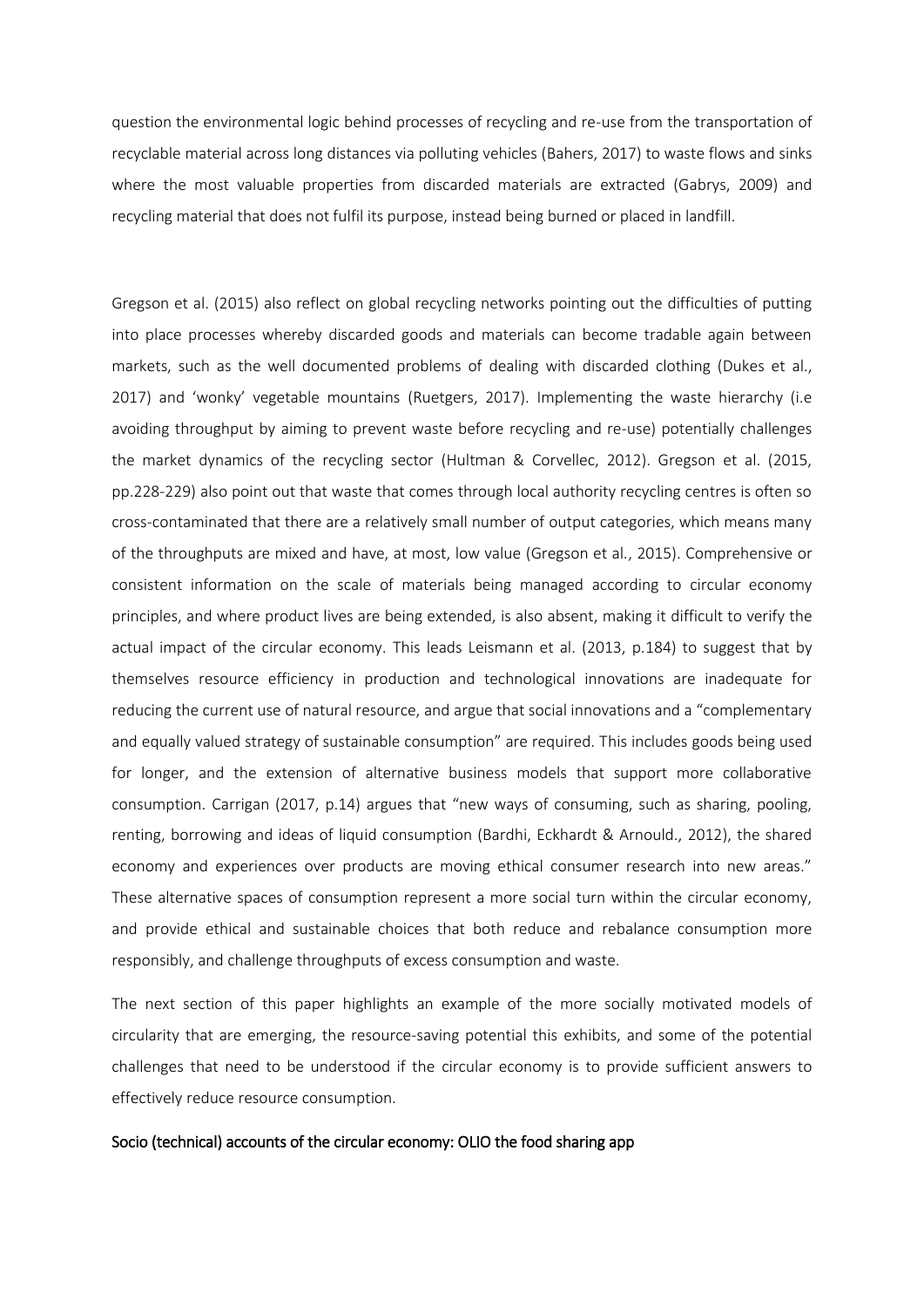A distinct characteristic of modern consumer societies is wastefulness, with food a prevalent example. Food is wasted throughout the supply chain from farm gate to manufacturing, distribution and retail yet consumers account for the highest proportion of food wasted in developed countries (FAO,2011). Policies to tackle food waste have been integrated with circular economy thinking (European Commission, 2017). Household food is wasted for a variety of reasons from unsatisfactory taste and quality, food going beyond its expiry date, mismanagement of perishable items, poor cooking skills and excessive portion sizes (Quested et al., p.2013; Quested & Luzecka, 2014) are amongst numerous contextual aspects that influence consumption in the home (Lazell, 2017). Consumers are placed within a difficult situation (Evans, 2011); faced with dealing with significant surplus perishable food and subsequent food waste given the normalisations of supermarket purchasing practices, the demands for a cultural variety of eating experiences and the need to negotiate food materiality and planning against the complex temporalities of everyday life (Evans, 2014). Food waste from households therefore comes about as a hidden fallout of everyday life.

Food sharing has been framed as an important activity to help mitigate the problem of food waste (Lazell, 2016). The food waste hierarchy has set out a clear prioritisation of action (Papargyropoulou et al., 2014) with preventative measure such as the sharing of food, re-evaluation of preparation and purchasing habits and re-distribution of surplus food preferable to composting food or food waste collection for anaerobic digestion (Cox et al., 2010). The EU FUSIONS (2013) project made an important case for how social innovation can help mitigate food waste, with food sharing one activity that entrepreneurs and social businesses have adopted. Such sharing organisations can be characterised by those based around the re-distribution of surplus retail food, such as Fareshare in the UK, that operate as food banks in providing a source of emergency food provision. Such initiatives provide a lifeline for those in need however they have been critiqued as a means of tackling the root causes of food waste (Caraher & Furey, 2017). The re-commodification of food to food banks has provided retailers with an outlet for surplus food resulting from their systems of over stocking (Guardian, 2017) and raised questions other the ethics of re-distributing food not wanted by others.

Alternative sharing initiatives have sought to re-distribute food in institutional or community spaces to mitigate waste, combatting the abundance of food from households, cafés, restaurants and other hospitality venues that goes to waste. OLIO (see https://olioex.com/) a food sharing app is the focus of this socially enabled circular economy initiative. OLIO is an application that enables individuals and businesses to share food with their neighbours and friends, describing itself as a 'revolution in food sharing'. In practice the mobile 'app' allows users to list food primarily (amongst other items) with information and photographs whereby other users can search, find and collect food. The basis of OLIO is its ability to connect people in a specific locality enabling the sharing of food that is surplus to the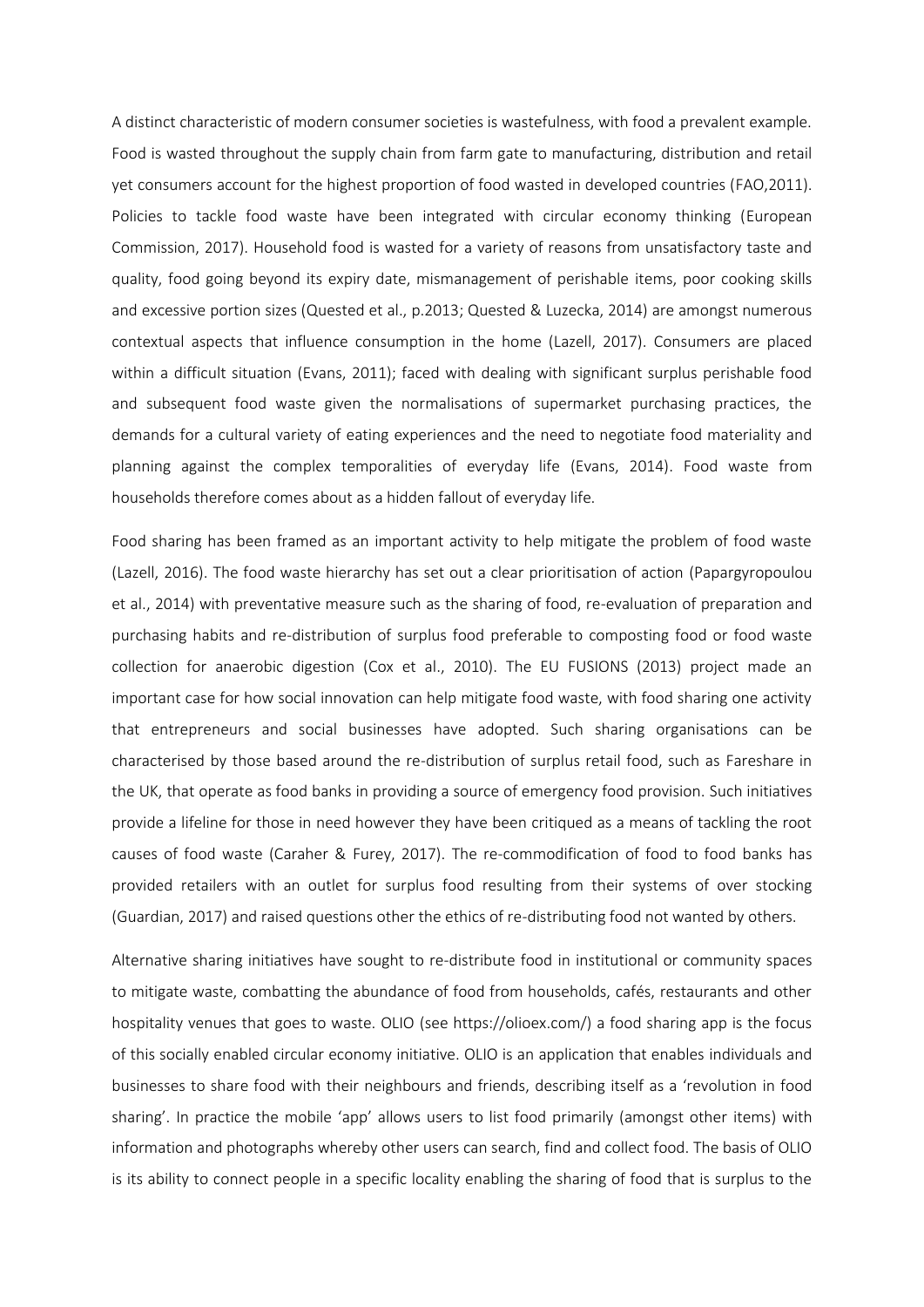requirements of one person but demanded by other users. This works especially well for perishable food that requires a more direct line of communication given the limited period within which food remains in an edible state. Food has to be treated differently than other materials re-circulated given its perishable nature (non-perishable items are also shared), with OLIO providing a platform to indicate a time frame within which sharable food should be collected.

This enabling of food sharing re-introduced community based practice and 'lost' knowledge in modern society. For example, the household basis of food provision limits instances in everyday life where food might be shared beyond existing family and friend connections. The social interactions enabled by OLIO disrupt current household food waste practices, re-directing food still in its edible state to others, often strangers. The sharing of food however is not without its challenges. Lazell (2016) explains that without previous social interaction, consumers show signs of a heightened visceral awareness of whether the food is in an acceptable eating state, with greater concern for food that is not in sealed packaging or near to its sell by date. An element of the attitude behaviour gap (Carrigan & Attala, 2001) also emerged since consumers indicated their desire to engage in such initiatives without realising the practicalities of collecting and sharing food. A barrier therefore exists in how social intentions online translate to food waste prevention behaviour in the real world. Despite this, OLIO is a working exemplar of how the social dynamic of the circular economy is initiating the recirculation of surplus food to disrupt its journey to becoming waste. The social engagement and interactions with others via the online app and face to face between neighbours, communities and businesses enable this sharing, potentially building future relationships to prevent further waste. OLIO challenges the current household based provision model of food; such rethinking is important in moving us towards implementing stronger food waste prevention measures (Mourad, 2016).

#### **Conclusion**

By drawing upon literature from different disciplines, and undertaking a critical review and analysis of this current but, until now, fragmented research, this paper reaches three important conclusions regarding the Circular Economy as it is currently, studied, practiced and understood. Firstly, despite CE research rising significantly, it has "evolved primarily as research on waste generation, resource use and environmental impact" (Lieder & Rashid, 2016, p.47) neglecting its business and social perspectives. A business focus is useful, in order to motivate more firms to redesign their business strategies but emphasis on the social dimension is crucial. For CE to be tenable, consumers' opinions, attitudes and behaviour matter (Hazen et al, 2016) and by focusing on its social side, researchers are more likely to advance their understanding, and involved companies are more likely to influence consumer behaviour. Secondly, many current business practices and the DSP focus on encouraging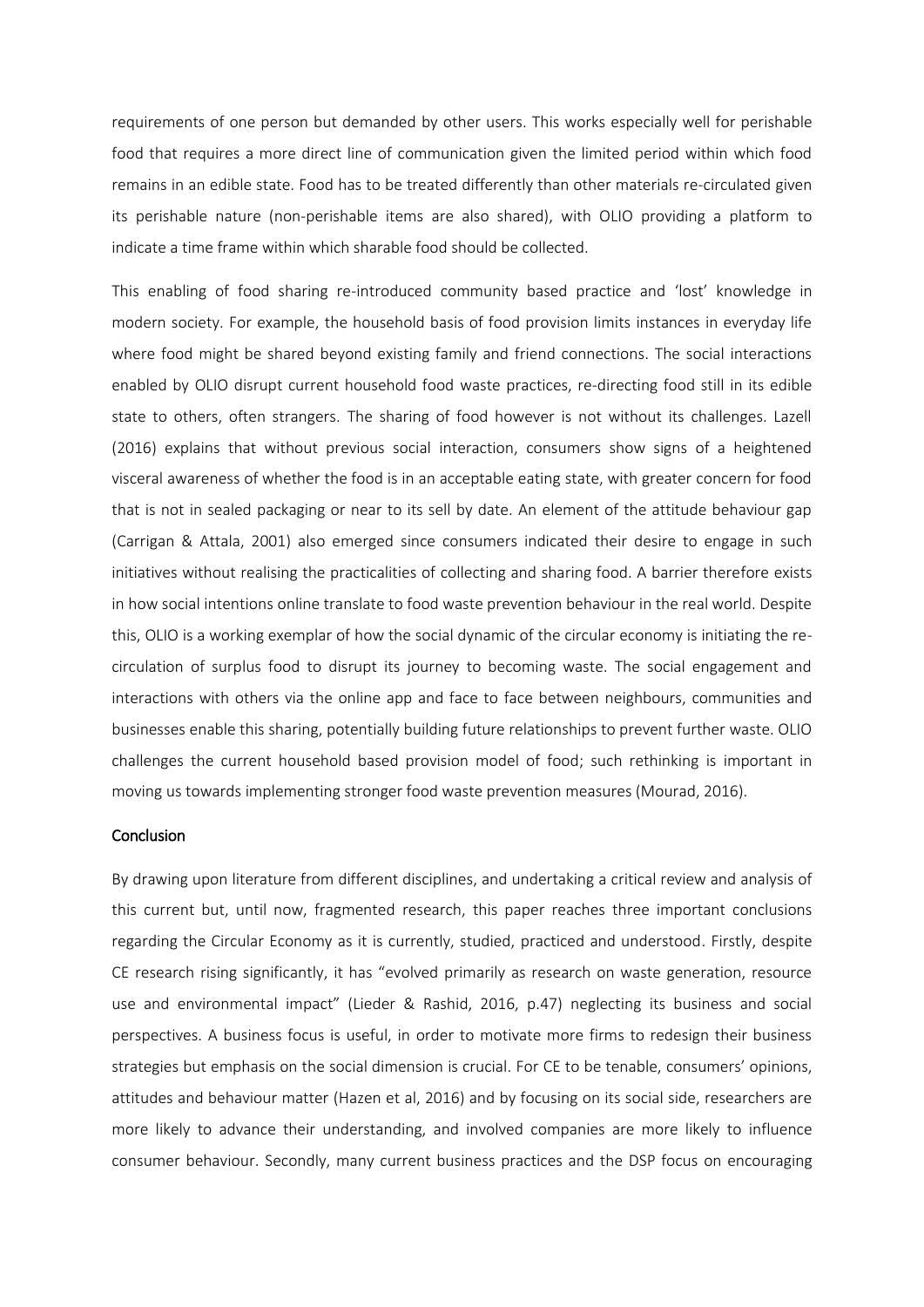hyper-consumption to promote happiness, well-being, and the fulfilment of (often) superficial needs. Since we generate more waste than we can manage (Hoornweg, et al., 2015), for CE efforts to become successful we need to disrupt the DSP and focus on consumers' participation in more sustainable, environmentally friendly and collaborative consumption behaviours. Third, the real benefits of CE's technical and materials claims remain under researched and most claims are based on anecdotal evidence and limited research. Tools such as an economic input-output analysis have been used to quantify economic benefits of the circular economy (Li, 2012). Future attempts should take into account that the circular economy also potentially promotes collaboration and offers ethical and social benefits that are not fully realised, understood and, because of their intangible nature, have so far failed to register in CE measurements of value.

Based on our analysis, important academic and managerial implications can be drawn. Future research should focus on clarifying the term 'Circular Economy' and its relationship with related terms such as the Green Economy, the Sharing Economy or Sustainable Development. Moreover ambitious researchers can try to measure and quantify benefits from the circular economy but taking into account both positive (e.g. from increased wellbeing of local populations) and negative (e.g. to individuals who earn their living by collecting and disposing waste) social results. Finally, recognizing that "most current CE research seems characterised by a partial approach which does not truly account for the complexity of all the dimensions involve" (Pomponi & Moncaster 2017, p.714) future research can adopt a multi-dimension and likely multidisciplinary approach to include economic, environmental and social considerations.

Companies need to move away from overemphasising economistic logic with environmental modifications. Rather, they should strive to find their point of intersection with society and design new business models assuming their responsibility for their impact on the environment while also considering the social aspects of their business behaviour. Our analysis of OLIO highlights how the social dynamics disrupt current business models and drive transformative change for individuals and the environment. As with OLIO, innovative companies that have been emerging worldwide can offer inspiration to that end. For example, there are *entrepreneurs* working on social enterprises that upcycle furniture while supporting and training disadvantaged young adults (see [http://jayand.co\)](http://jayand.co/); new clothes-sharing initiatives (see [https://rentez-vous.com\)](https://rentez-vous.com)/) that aim to minimize waste from clothes by connecting member with similar fashion preferences. *Established companies* can start rethinking their sustainability efforts in a multidimensional approach and not in terms of only economic or environmental efforts. Lacy and Rutqvist (2015, p.58) offer an example of such a narrow approach by describing a US company's strategy to divert 150 tons of daily food waste which was "a major cost in terms of lost revenue and disposal fees" into "inexpensive and clean energy that powers a 49- acre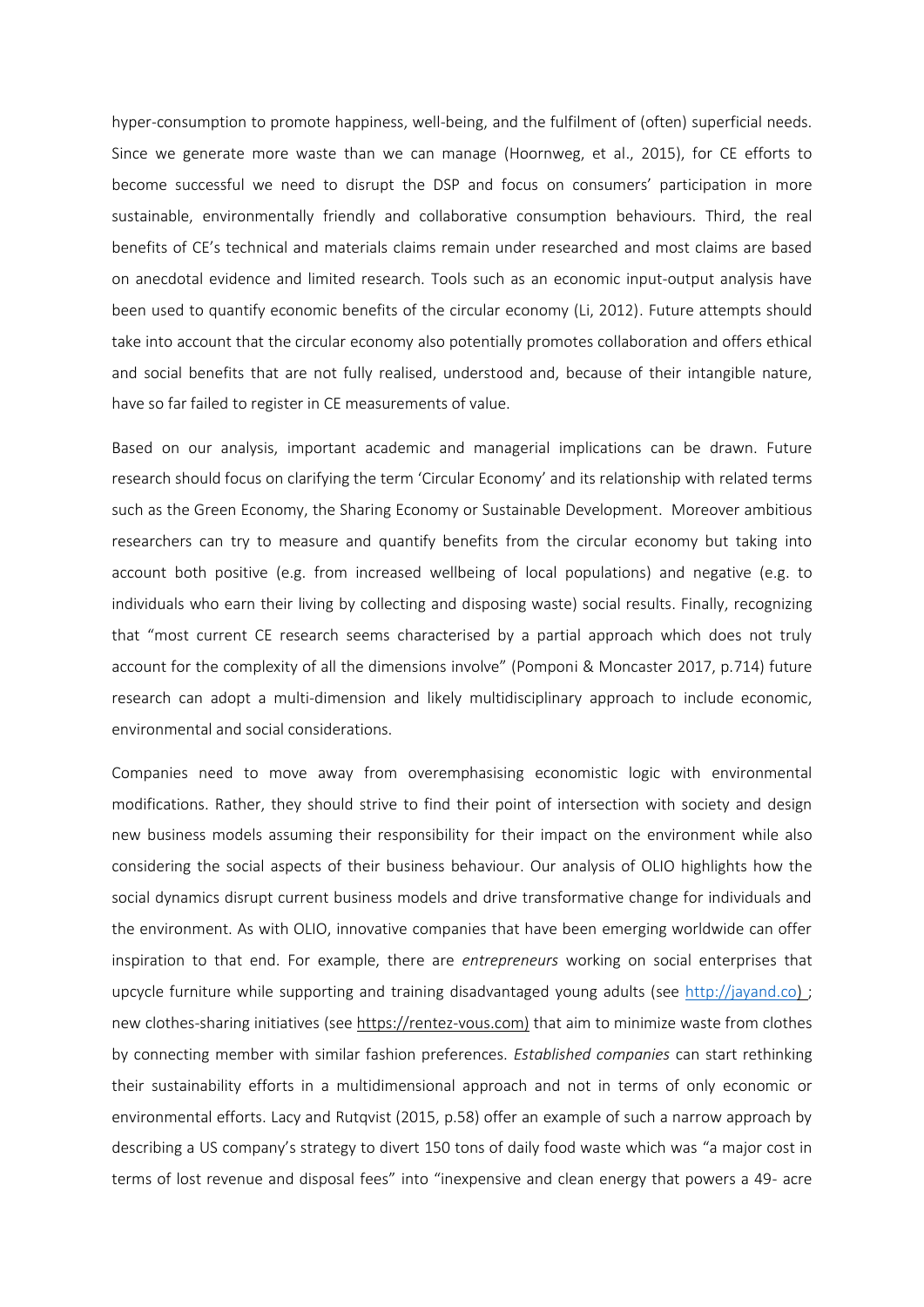campus housing offices". The company in question considered this action a great success, but a more holistic attitude of the CE might consider diverting some of the food-waste towards communities in need, rather than just turning it into very expensive fuel to power buildings. Finally, *policy makers* and *community leaders* could emulate the emergence of community gardens or toy and other 'libraries of things' worldwide, and consider how they might support such initiatives by offering incentives and increasing awareness to integrate top-down and bottom-up approaches.

### References

Bahers, J.B (2017). Towards a circular economy ….. of proximity? Different Interpretations of proximity's typology – Jean- Baptiste Bahers. Opening the bin Conference, Lund University, Sweden, 27<sup>th</sup>-29<sup>th</sup> April.

Bardhi, F., Eckhardt, G. M., &Arnould, E. J. (2012). Liquid relationships to possessions, *Journal of Consumer Research, 39*(3), 510 – 529.

Belk, R. (2009). Sharing, *Journal of Consumer Research, 36,* 719-734.

Bekin, C., Carrigan, M. & Szmigin, I. (2007). Caring for the community: an exploratory comparison of waste reduction behaviour by British and Brazilian consumers, *International Journal of Sociology and Social Policy 27*(5/6), 221-233

Caraher, M. & Furey, S. (2017). Is it appropriate to use surplus food to feed people in hunger? Shortterm Band-Aid to more deep rooted problems of poverty, 26 January. Food Research Collaboration Policy Brief. Retreived from http://foodresearch.org.uk/wp-content/uploads/2017/01/Final-Usingfood-surplus-hunger-FRC-briefing-paper-24-01-17.pdf

Carrigan, M. (2017). Revisiting 'The Myth of the Ethical Consumer': why are we still not ethical shoppers? *Journal of Consumer Ethics,* Special Issue 'Reflections on classical texts in ethical consumption', *1*(1), 11-21.

Carrigan, M. & Attala, A. (2001) The myth of the ethical consumer – do ethics matter in purchase behaviour? *Journal of Consumer Marketing 18*(7), 560-578

Carrigan, M., & Bosangit, C. (2016). The Challenges of Responsible Marketing, chapter in *Ethics and Morality in Consumption: Interdisciplinary Perspectives*, edited by Shaw, D., Newholm, T. , Chatzidakis, A. and Carrington, M. Routledge: London.

Carrigan, M., Lazell, J., Bosangit, C. & Magrizos, S. (2017). Burgers for people who give a damn! Driving disruptive social change upstream and downstream in the tourist food supply chain, *Journal of Sustainable Tourism*, 10.1080/09669582.2017.1291652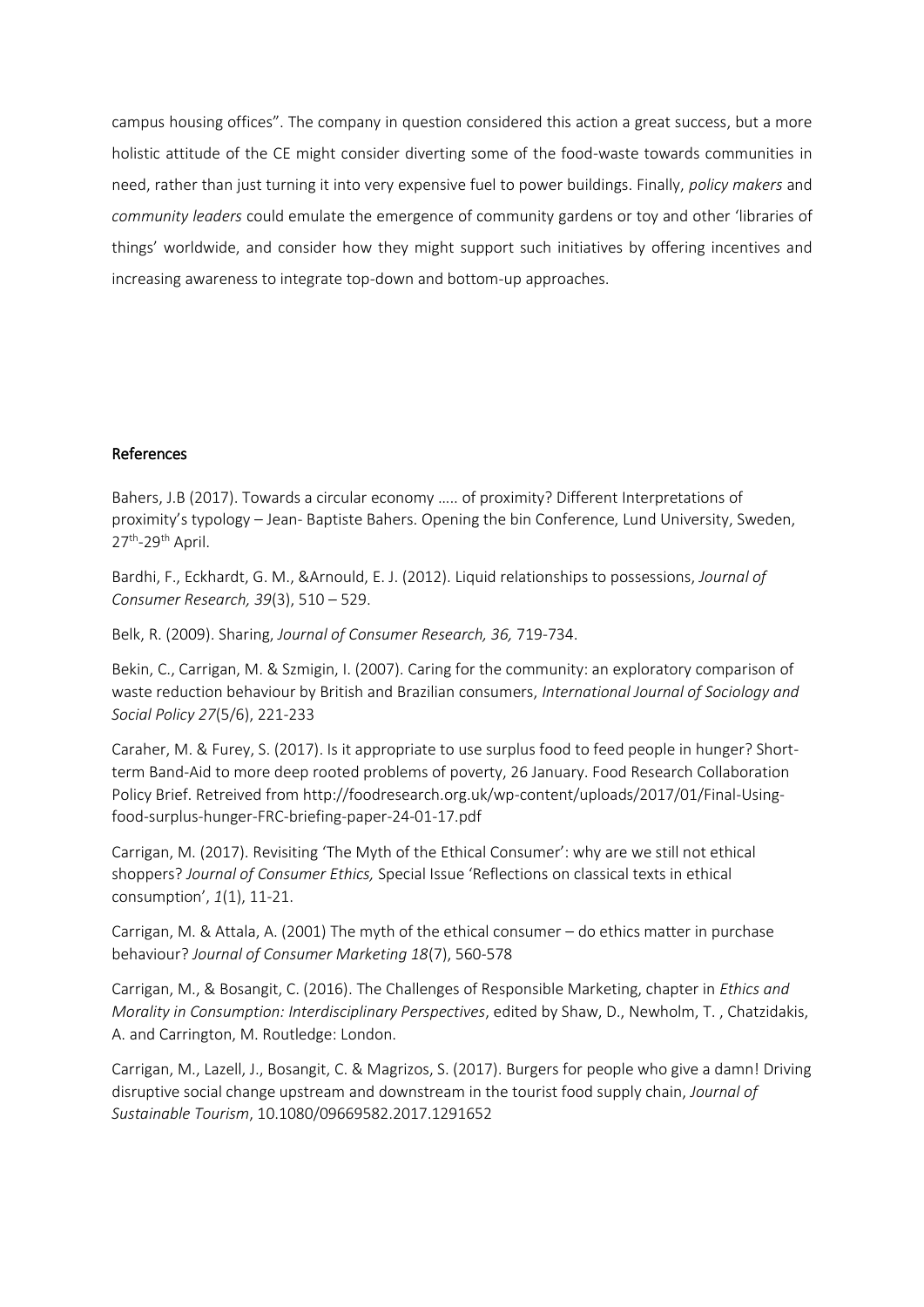Carrigan, M., McEachern, M., Moraes, C. & Bosangit, C. (2016). The Fine Jewellery Industry: Corporate Responsibility Challenges and Institutional Forces Facing SMEs, *Journal of Business Ethics*, doi 10.1007/s10551-016-3071-4

Carrigan, M., Moraes, C. & McEachern, M. (2013), From conspicuous to considered fashion: A harm chain approach to the responsibilities of fashion businesses, *Journal of Marketing Management*, 29(11-12),1277:1307, doi: 10.1080/0267257X.2013.798675.

Cox, J., Giorgi, S., Sharp, V., Strange, K., Wilson, D. C., & Blakey, N. (2010). Household waste prevention--a review of evidence*. Waste Management & Research: The Journal of the International Solid Wastes and Public Cleansing Association, ISWA*, *28*(3), 193–219. doi:10.1177/0734242X10361506.

Dukes, N., Carrigan, M., Bosangit, C. & Berlan, A. (2017). Why so much? An exploration of consumer behaviour and the social dynamics surrounding frequent clothes shopping, 50th Academy of Marketing Conference, Hull University Business School, 3-6 July.

European Environmental Agency (EEA) (2016). Circular Economy in Europe: developing the knowledge base, European Environment Agency Report. January. Copenhagen, Denmark. Retrieved from https://www.eea.europa.eu/publications/circular-economy-in-europe

EU FUSIONS. (2013). How can social innovation help reduce food waste? Retrieved from https://www.eu-fusions.org/index.php/download?download=9:how-can-social-innovation-helpreduce-food-waste

European Commission (2017) EU Actions Against Food Waste. Retrieved from https://ec.europa.eu/food/safety/food\_waste/eu\_actions\_en>

Evans, D. (2011). Blaming the consumer – once again: the social and material contexts of everyday food waste practices in some English households. *Critical Public Health, 21*(4), 429–440. doi:10.1080/09581596.2011.608797

Evans, D. (2014). *Food waste: Home Consumption, Material Culture and Everyday Life*. London: Bloomsbury Academic.

FAO. (2011). *Global food losses and food waste: Extent, Causes and Prevention*. Food and Agriculture Organisation. Rome.

Ferreira, J. (2017) Coffee and the circular economy, cafespaces, February 8<sup>th</sup>, Retrieved from https://cafespaces.wordpress.com/2017/02/08/coffee-and-the-circular-economy/

Gabrys, J. (2009) Sink: The dirt of Systems. *Environment and Planning D: Society and Space.* 27 (4) 666-681.

Geels, F. (2015). A critical appraisal of sustainable consumption and production research: the reformist, revolutionary and reconfiguration positions. *Global Environmental Change,* 34, 1-12.

Genovese, A., Acquaye, A.A., Figueroa, A. & Koh, S.C.L. (2017) Sustainable supply chain management and the transition towards a circular economy: Evidence and some applications. *Omega, 66B.* 334- 357. doi:10.1016/j.omega.2015.05.015

Gibbs, D. & O'Neill, K. (2016) Future green economies and regional development: a research agenda, *Regional Studies,* 161-173 doi: 10.1080.00343404/2016.1255719.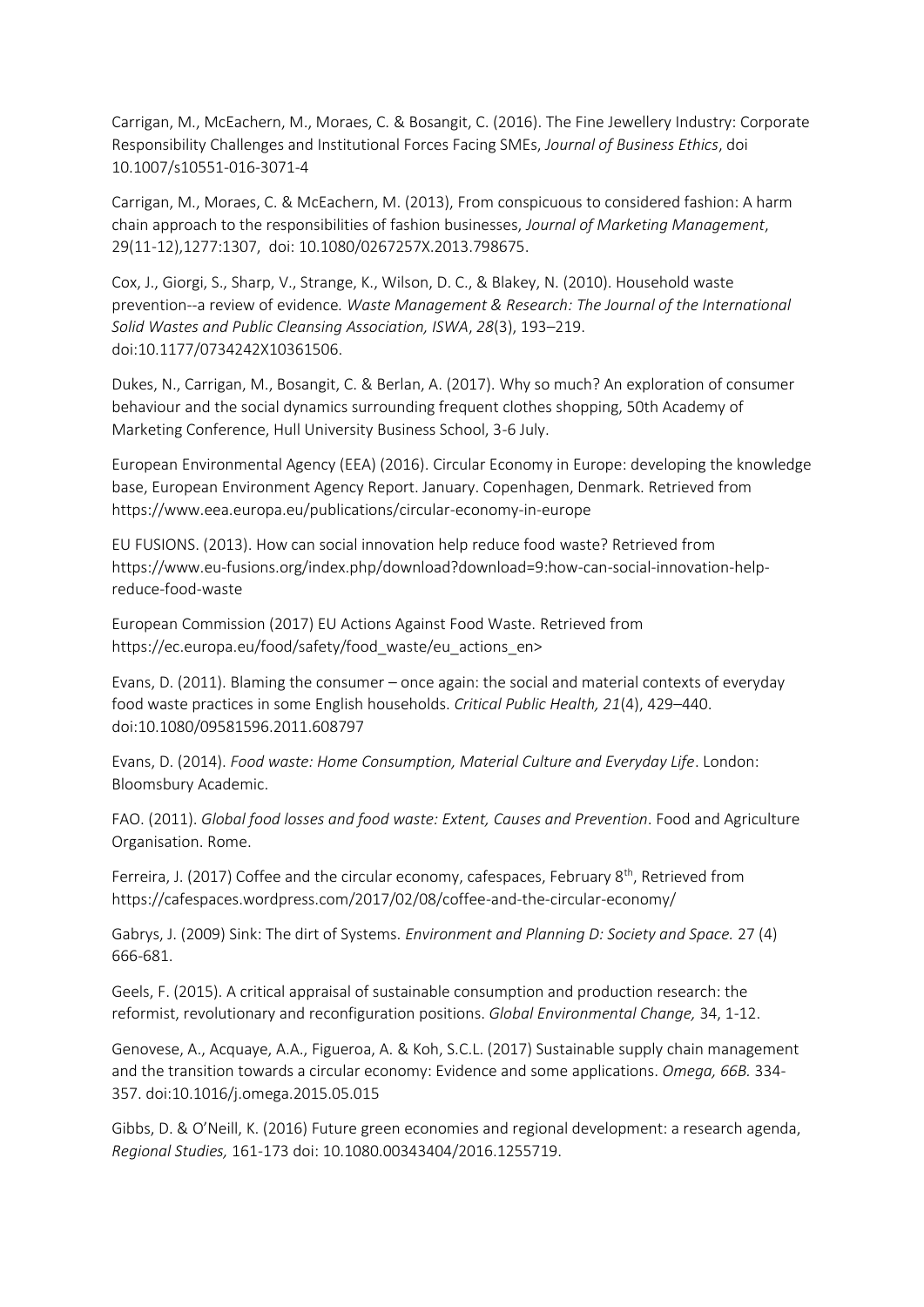Gollnhofer, J. F. & Schouten, J. W. (2017). Complementing the dominant social paradigm with sustainability, *Journal of Macromarketing, 37* (2), 143:152.

Gregson, N., Crang, M., Ahamed, F., Akhter, N., & Ferdous, R. (2010). Following things of rubbish value: End-of-life ships, "chock-chocky" furniture and the Bangladeshi middle class consumer. *Geoforum*, *41*(6), 846–854. doi:10.1016/j.geoforum.2010.05.007

Gregson, N. Crang, M., Fuller, S. & Holmes, H. (2015) Interrogating the circular economy: the moral economy of resource recovery in the EU. *Economy and Society, 44(2)*, 218–243. doi:10.1080/03085147.2015.1013353

Guardian (2017) Supermarkets should be cutting food waste, not replying on charities. Retrieved from https://www.theguardian.com/sustainable-business/2017/feb/03/supermarkets-food-wastecharities-tesco-sainsburys-fairshare

Haas, W. Krausmann, F., Wiedenhofer, D. & Heinz, M. (2015) How circular is the global economy?: An assessment of material flows, waste production, and recycling in the European union and the world in 2005. *Journal of Industrial Ecology, 19*(5),765–777. doi:10.1111/jiec.12244.

Hawkins, G. (2017) Accounting for the social in sociotechnical Accounts of Waste? Opening the bin Conference, Lund University, Sweden, 27th-29th April.

Hazen, B. T., Mollenkopf, D. A., & Wang, Y. (2016). Remanufacturing for the Circular Economy: An Examination of Consumer Switching Behavior. *Business Strategy and the Environment*, *26,* 451-464. doi:10.1002/bse.1929

Hoornweg, D., Bhada-Tata, P., & Kennedy, C. (2015). Peak Waste: When Is It Likely to Occur? *Journal of Industrial Ecology, 19(1)*, 117–128. doi:10.1111/jiec.12165

Hultman, J., & Corvellec, H. (2012). The European waste hierarchy: From the sociomateriality of waste to a politics of consumption. *Environment and Planning A, 44(10),* 2413–2427. doi:10.1068/a44668

Kilbourne, W., McDonagh, P. & Prothero, A. (1997) Sustainable Consumption and the Quality of Life: A Macromarketing Challenge to the Dominant Social Paradigm, *Journal of Macromarketing, 17* (1), 4-24.

Lacy, P., & Rutqvist, J., 2015. *Waste to Wealth - the Circular Economy Advantage*. Palgrave Macmillan, London, UK.

Lazell, J. (2017) Food waste across space and place: Understanding the transition of food into waste in the context of urban lives in the UK. Opening the bin Conference, Lund University, Sweden, 27<sup>th</sup>-29<sup>th</sup> April.

Lazell, J. (2016) Consumer food waste behaviour in universities: Sharing as a means of prevention *Journal of Consumer Behaviour. 15(5)* 430-439. doi:10.1002/cb.1581

Leismann, K., Schmitt, M., Rohn, H. & Baedecker, C. (2013) Collaborative consumption: towards a resource saving consumption culture, *Resources, 2,* 184-203. doi:10.3390/resources2030184

Li S. (2012). The research on quantitative evaluation of circular economy based on waste input-output analysis. *Procedia Environmental Sciences 12*, 65–71. doi:10.1016/j.proenv.2012.01.248

Lieder, M., & Rashid, A. (2016). Towards circular economy implementation: a comprehensive review in context of manufacturing industry*. Journal of Cleaner Production, 115,* 36–51. doi:10.1016/j.jclepro.2015.12.042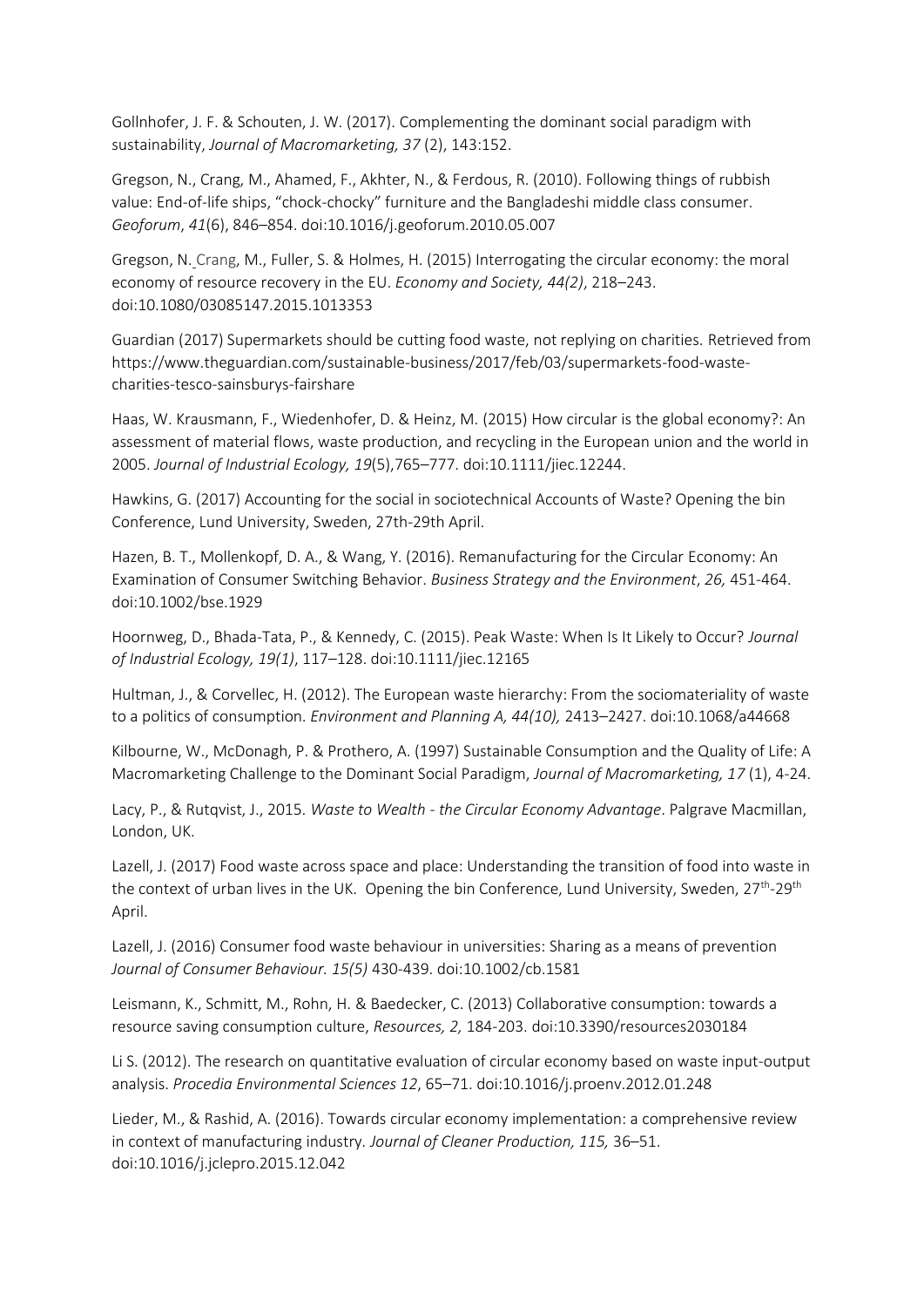McEwan C, Hughes, A. & Bek, D. (2015) Theorising middle class consumption from the global South: a study of everyday ethics in South Africa's Western Cape. *Geoforum 67*, 233-243. doi:10.1016/j.geoforum.2015.02.011

McDonough, W. & Braungart, M., (2002) *Cradle to Cradle: Remake the Way We Make Things*, London: Vintage.

Meadows, D. H., Meadows, D. L., Randers, J. & Behrens III, W. W (1972) *Limits to Growth: A report for the Club of Rome's project on the predicament of mankind.* New York: Universe Books

Messenger, L. (2016) How your clothes are poisoning our oceans and food supply, Retrieved from: [https://www.theguardian.com/environment/2016/jun/20/microfibers-plastic-pollution-oceans](https://www.theguardian.com/environment/2016/jun/20/microfibers-plastic-pollution-oceans-patagonia-synthetic-clothes-microbeads)[patagonia-synthetic-clothes-microbeads.](https://www.theguardian.com/environment/2016/jun/20/microfibers-plastic-pollution-oceans-patagonia-synthetic-clothes-microbeads)

Moraes, C., Szmigin, I. & Carrigan, M. (2010). Living positive alternatives: an examination of new consumption communities, *Consumption, Markets and Culture, 13(3)*, 273:298. doi:10.1080/10253861003787015

Mourad, M. (2016). Recycling, recovering and preventing "food waste": competing solutions for food systems sustainability in the United States and France. *Journal of Cleaner Production*. doi:10.1016/j.jclepro.2016.03.084

Murray, A., Skene, K. & Haynes, K. (2015) The Circular Economy: An Interdisciplinary Exploration of the Concept and Application in a Global Context. *Journal of Business Ethics*, 1–18. doi: 10.1007/s10551-015-2693-2

Papadas, K., Avlonitis, G. & Carrigan, M. (in press) Green marketing orientation: conceptualization, scale development and validation, *Journal of Business Research.* doi:10.1016/j.jbusres.2017.05.024

Papargyropoulou, E., Lozano, R., K. Steinberger, J., Wright, N., & Ujang, Z. Bin. (2014). The food waste hierarchy as a framework for the management of food surplus and food waste. *Journal of Cleaner Production, 76,* 106–115. doi:10.1016/j.jclepro.2014.04.020

Pearce, D. & Turner, D. (1990) *Economics of natural resources and the environment*, London: Harvester Wheatsheaf.

Polonsky, M.J., Carlson, L., & Fry, M.L. (2003). The harm chain: A public policy development and stakeholder perspective. *Marketing Theory, 3,* 345-364. doi: 10.1177/147059310333003

Pomponi, F., & Moncaster, A. (2017). Circular economy for the built environment: A research framework. *Journal of Cleaner Production, 143,* 710–718. doi:10.1016/j.jclepro.2016.12.055

Quested, T. E., Marsh, E., Stunell, D., & Parry, A. D. (2013). Spaghetti soup: The complex world of food waste behaviours. *Resources, Conservation and Recycling, 79*, 43–51. doi:10.1016/j.resconrec.2013.04.011

Quested, T., & Luzecka, P. (2014). Household food and drink waste: A people focus. WRAP. Retrieved from http://www.wrap.org.uk/sites/files/wrap/People-focused%20report%20v6\_5%20full.pdf

Ruetgers, L. (2017) An exploratory study of how selling surplus food can create behaviour change and reduce food waste, 50th Academy of Marketing Conference, Hull University Business School, 3-6 July.

Stahel, W., (1982). The product life factor. In An Inquiry into the Nature of Sustainable Societies. The Role of the Private Sector. pp. 72–105. Retrieved from http://infohouse.p2ric.org/ ref/33/32217.pdf.